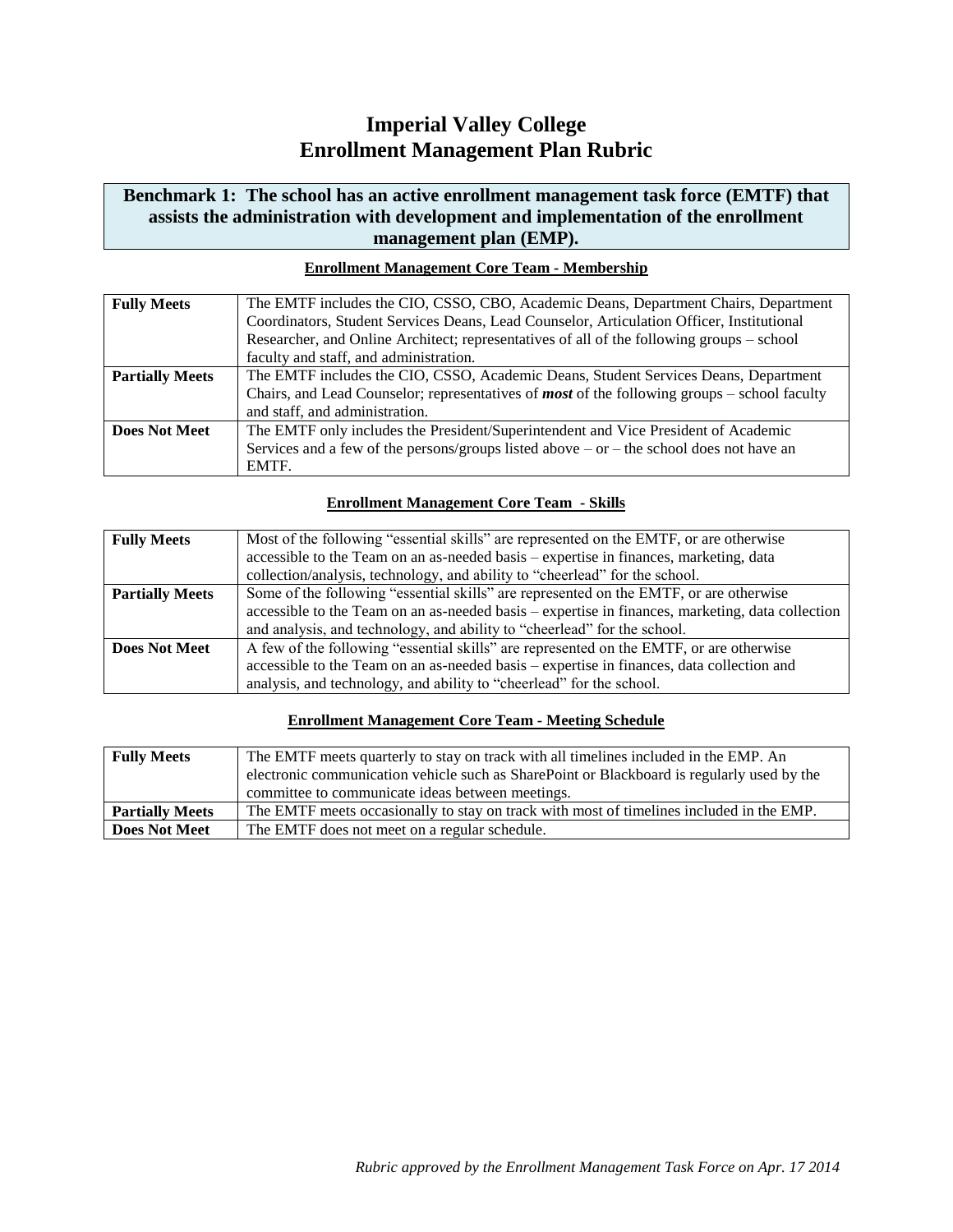# **\*\*\*Academic Services\*\*\***

# **Benchmark 2: The Enrollment Management Plan contains FTES and scheduling goals, strategies, action items (including persons identified as responsible for execution), a timeline for each action item, and an evaluation process.**

### **Enrollment Management Plan – FTES/Scheduling Goals**

| <b>Fully Meets</b>     | The developed schedule is designed to meet FTES targets while following most of the   |
|------------------------|---------------------------------------------------------------------------------------|
|                        | developed program pathways to accomplish optimal enrollment and completion; while     |
|                        | staying within budgetary constraints.                                                 |
|                        | An appropriate overall core curriculum balance between basic skills, career technical |
|                        | education, and transfer curriculum is met.                                            |
|                        | Productivity goal of 595 WSCH/FTEF is met (average class size of $\sim$ 35)           |
|                        | The College's internal Faculty Obligation Number target is met                        |
| <b>Partially Meets</b> | The developed schedule is designed to meet FTES targets while following some of the   |
|                        | developed program pathways to accomplish optimal enrollment and completion.           |
|                        | An somewhat appropriate overall core curriculum balance between basic skills, career  |
|                        | technical education, and transfer curriculum is met.                                  |
|                        | Productivity goal of 510 is met (average class size of $\sim$ 30)                     |
| <b>Does Not Meet</b>   | The developed schedule is designed to meet FTES targets while following only a few of |
|                        | the developed program pathways.                                                       |
|                        | Productivity goal of less than 510 is met (average class size of less than 30)        |

### **Enrollment Management Plan – FTES/Scheduling Strategy**

| <b>Fully Meets</b>     | The developed schedule contains sufficient strategies, action items, and sufficient responsible |
|------------------------|-------------------------------------------------------------------------------------------------|
|                        | persons to execute them. A tracking tool is employed in order to accomplish scheduling/FTES     |
|                        | goals effectively, as evidenced by growing enrollment.                                          |
| <b>Partially Meets</b> | The developed schedule contains some strategies, action items, and responsible persons to       |
|                        | execute them. Some of the scheduling/FTES goals are met effectively in order to maintain        |
|                        | enrollment. A tracking tool is not used as effectively as it could.                             |
| <b>Does Not Meet</b>   | The developed schedule contains a few strategies, few action items, and/or few responsible      |
|                        | persons to execute them; some of the scheduling/FTES goals are accomplished.                    |

#### **Enrollment Management Plan – Timeline for FTES/Scheduling Goals, Strategies and Action Items**

| <b>Fully Meets</b>     | The schedule development process meets the timeline goals set.              |
|------------------------|-----------------------------------------------------------------------------|
| <b>Partially Meets</b> | The schedule development process is delayed but eventually meets goals set. |
| Does Not Meet          | The schedule development process does not meet timeline goals.              |

#### **Enrollment Management Plan – Academic Services Benchmark Two Evaluation**

| <b>Fully Meets</b>     | The EMP is evaluated using this rubric and all benchmarks fulfill the "fully meets" criteria.  |
|------------------------|------------------------------------------------------------------------------------------------|
| <b>Partially Meets</b> | The EMP is evaluated using this rubric. Some benchmarks meet the "fully meets" criteria.       |
| <b>Does Not Meet</b>   | The EMP is evaluated using this rubric, but few benchmarks satisfy the "fully meets" criteria, |
|                        | or the EMP has not been evaluated.                                                             |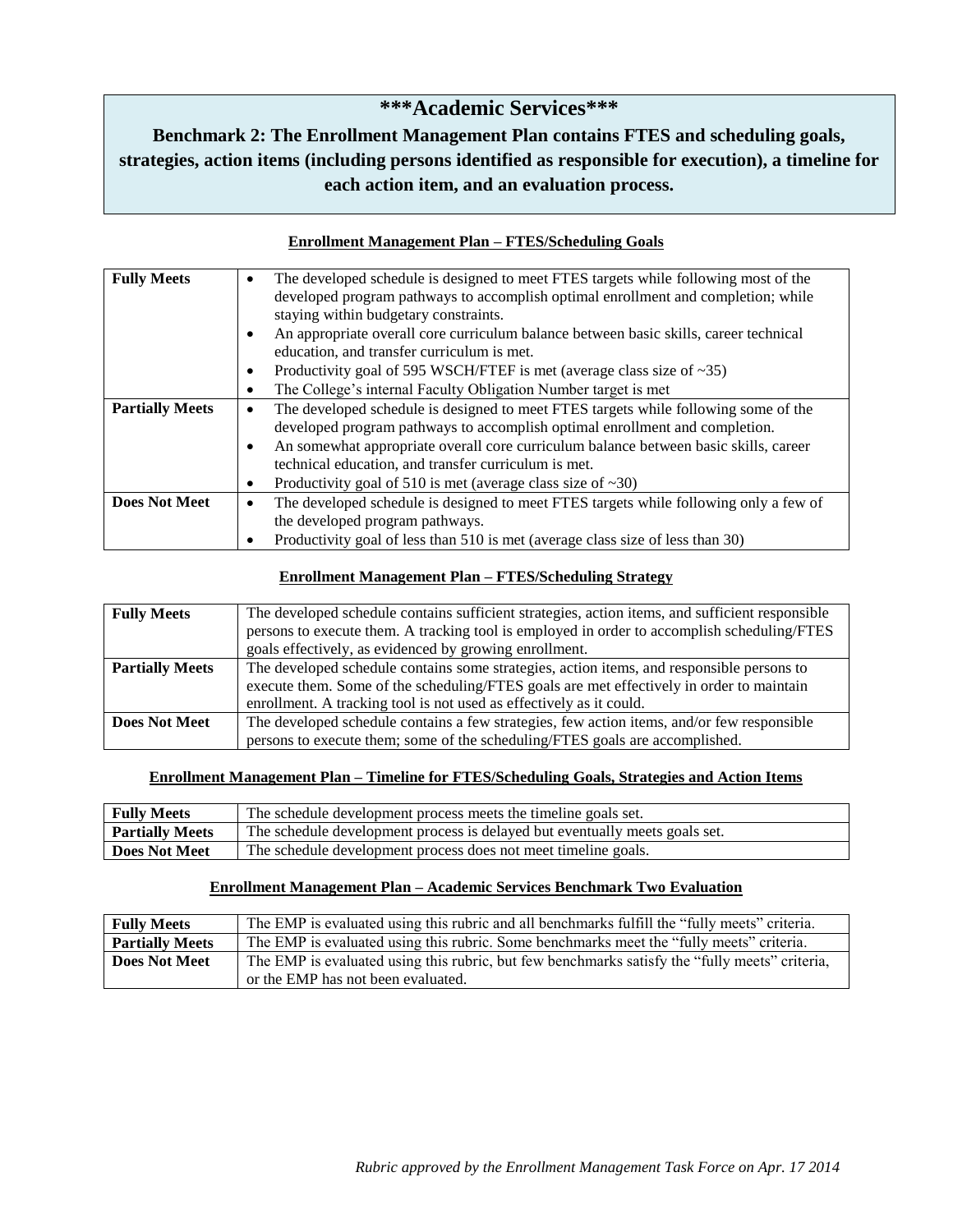### **\*\*\*Student Services\*\*\***

## **Benchmark 3: The Enrollment Management Plan contains student recruitment goals, strategies, action items (including persons identified as responsible for execution), a timeline for each action item, and an evaluation process.**

| <b>Fully Meets</b>     | The EMP contains recruitment goals that create awareness and a positive impression of the<br>school, and that develop a pool of prospective students that leads to growth of enrollment |
|------------------------|-----------------------------------------------------------------------------------------------------------------------------------------------------------------------------------------|
|                        | requiring additional personnel.                                                                                                                                                         |
| <b>Partially Meets</b> | The EMP contains recruitment goals to attract a sufficient number of new students to maintain                                                                                           |
|                        | an enrollment that supports current personnel and programs.                                                                                                                             |
| <b>Does Not Meet</b>   | The EMP does not contain sufficient recruitment goals to attract a sufficient number of new                                                                                             |
|                        | students to sustain or stabilize the enrollment. Personnel and programs are vulnerable.                                                                                                 |

### **Enrollment Management Plan – Recruitment Goals**

#### **Enrollment Management Plan – Recruitment Strategies**

| <b>Fully Meets</b>     | The EMP contains sufficient strategies, action items, and sufficient responsible persons to       |
|------------------------|---------------------------------------------------------------------------------------------------|
|                        | execute them, in order to accomplish recruitment goals effectively, as evidenced by growing       |
|                        | enrollment. All activities are recorded using a tracking tool, along with an appropriate response |
|                        | leading to the next step toward enrollment.                                                       |
| <b>Partially Meets</b> | The EMP contains some strategies, action items, and responsible persons to execute them, in       |
|                        | order to accomplish some of the recruitment goals effectively in order to maintain enrollment.    |
|                        | A tracking tool is not used as effectively as it could.                                           |
| <b>Does Not Meet</b>   | The EMP contains a few strategies, action items, and responsible persons to accomplish some       |
|                        | of the recruitment goals effectively, but enrollment continues to decline. The school does not    |
|                        | use a tracking tool.                                                                              |

### **Enrollment Management Plan – Timeline for Recruitment Goals, Strategies and Action Items**

| <b>Fully Meets</b>     | The EMP recruitment goal/strategy/action item process meets the timeline goals set.         |
|------------------------|---------------------------------------------------------------------------------------------|
| <b>Partially Meets</b> | The EMP recruitment goal/strategy/action item process is delayed but eventually meets goals |
|                        | set.                                                                                        |
| <b>Does Not Meet</b>   | The EMP recruitment goal/strategy/action item process does not meet timeline goals.         |

#### **Enrollment Management Plan – Student Services Benchmark Three Evaluation**

| <b>Fully Meets</b>     | The EMP is evaluated using this rubric and all benchmarks fulfill the "fully meets" criteria.  |
|------------------------|------------------------------------------------------------------------------------------------|
| <b>Partially Meets</b> | The EMP is evaluated using this rubric. Some benchmarks meet the "fully meets" criteria.       |
| <b>Does Not Meet</b>   | The EMP is evaluated using this rubric, but few benchmarks satisfy the "fully meets" criteria, |
|                        | or the EMP has not been evaluated.                                                             |